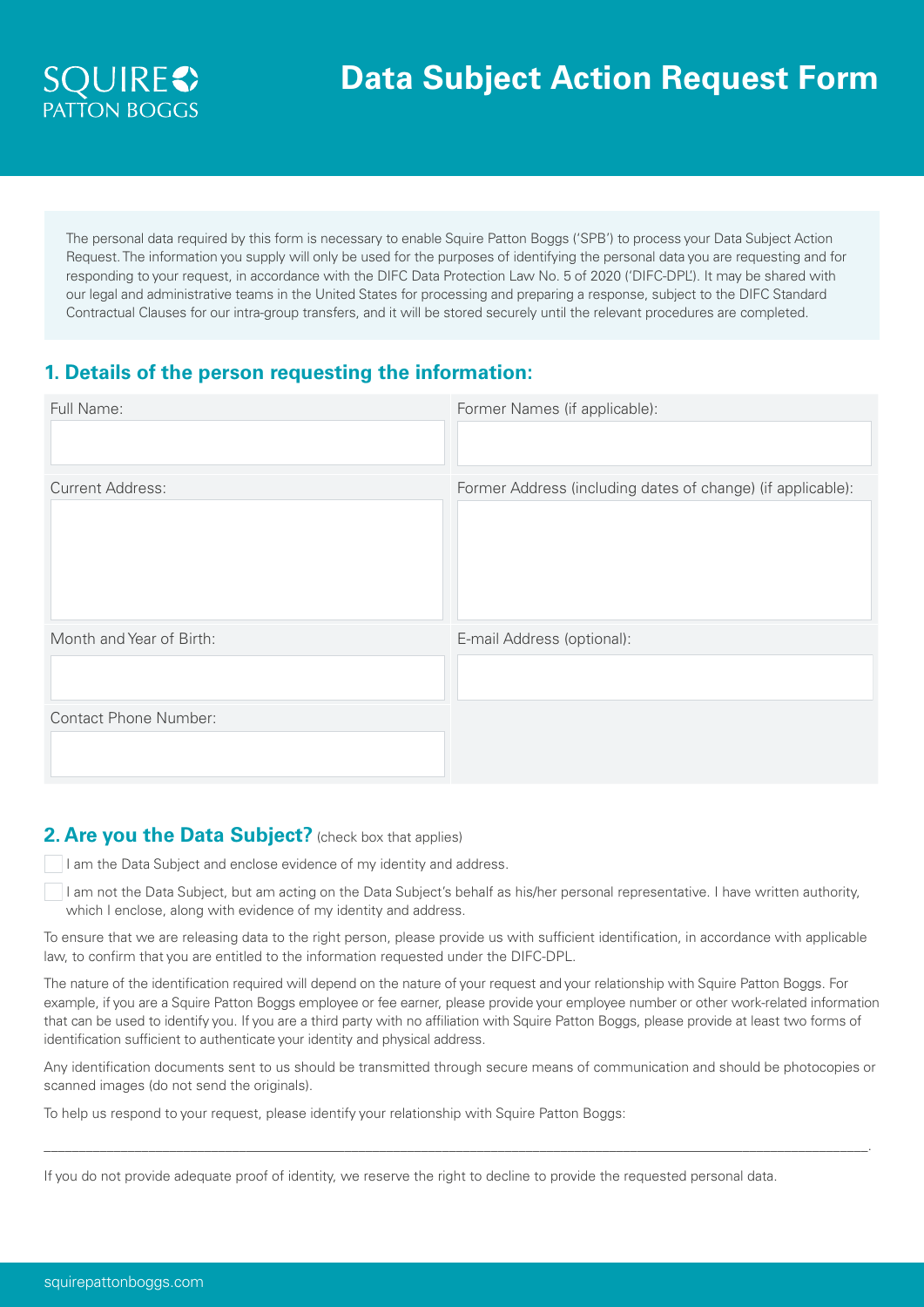### **3. Details of the Data Subject (if you are not the Data Subject)**

| Full Name:                   | Former Names (if applicable):                               |
|------------------------------|-------------------------------------------------------------|
| <b>Current Address:</b>      | Former Address (including dates of change) (if applicable): |
| Month and Year of Birth:     | E-mail Address (optional):                                  |
| <b>Contact Phone Number:</b> |                                                             |

# **4. Identify what right(s) you are pursuing and, in the space provided below, describe the specific information/action you are requesting.**

Please provide as much detail as possible, such as relevant dates, references, etc. For further information regarding the rights of individuals in relation to their personal data, please see Section 7 of our **[Privacy Notice](https://www.squirepattonboggs.com/en/general-content/difc-privacy-notice) Regarding the Processing of Personal Data about** Clients and Other Business Contacts Pursuant to the DIFC-DPL:

|--|

**B. The right to rectification** 

**C. The right to erasure** 

**D. The right to restrict processing**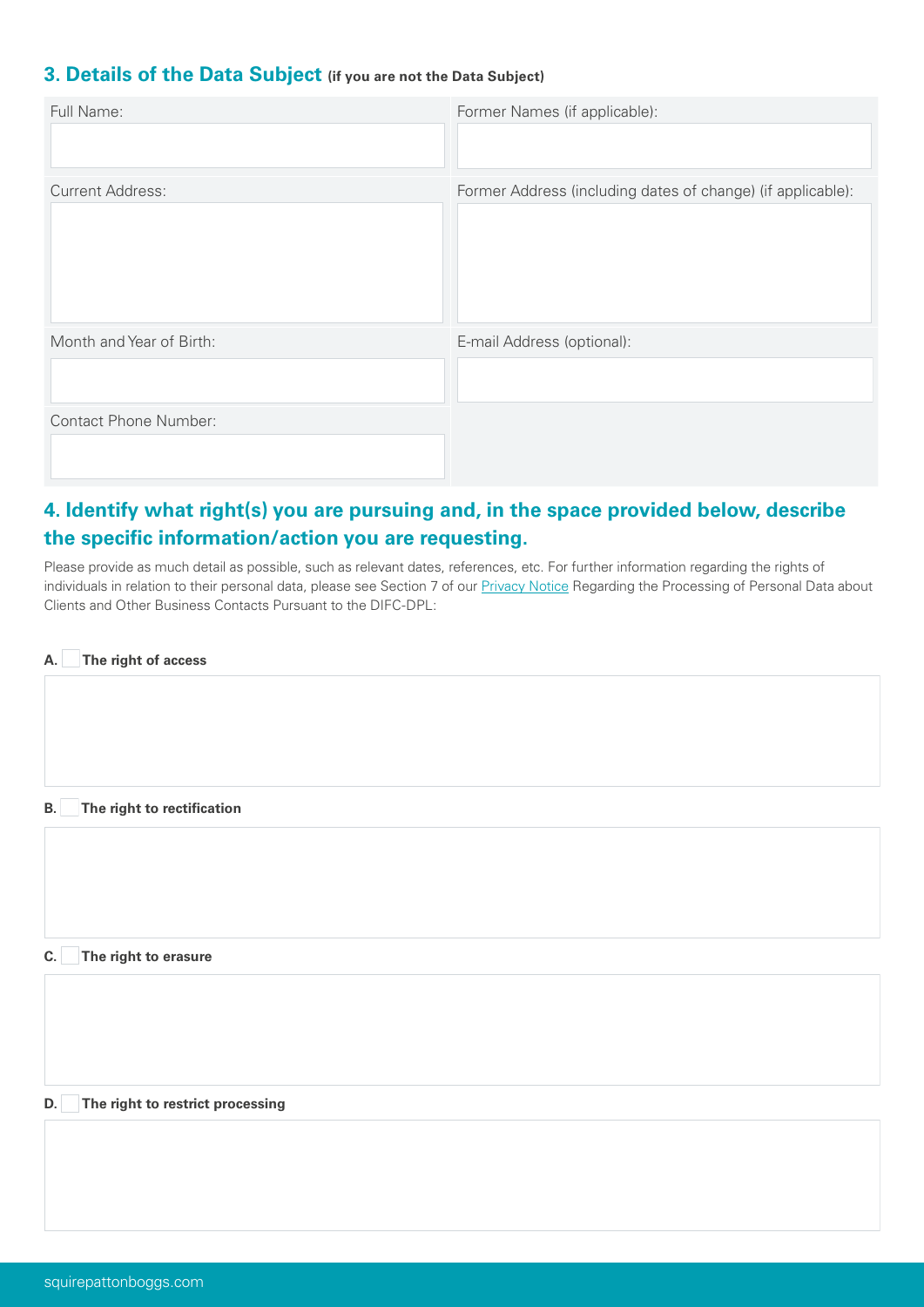#### **F. The right to object**

**G. The right not to be subject to decisions based solely on automated decision-making**

#### **H. The right not to be discriminated**

Please note that if you are making a Data Subject Action Request and the information you request reveals details directly or indirectly about another person, we will need to seek the consent of that person before we can disclose that information to you. In certain circumstances, where disclosure of part or all of the information you have requested would adversely affect the rights and freedoms of others, we may not be able to disclose the information to you, in which case you will be informed promptly and given full reasons for that decision. Please further note that information covered by a legal professional privilege or obligation cannot be disclosed.

Other types of Data Subject Action Requests are subject to certain conditions and exceptions. We will advise you in writing if we believe that your Data Subject Action Request fails to meet the requirements of the DIFC-DPL in whole or in part.

In most circumstances, Squire Patton Boggs will provide you with a copy of the information requested free of charge. However, Squire Patton Boggs may be permitted to charge a reasonable fee if a Data Subject Action Request is repetitive or manifestly unfounded or excessive. Squire Patton Boggs also may charge a reasonable fee to comply with Data Subject Action Requests for further copies of the same information. The fee will be based on the administrative cost of providing the information.

### **5. Previous Data Subject Action Requests** (if applicable)

Please note – This section only applies if Squire Patton Boggs has made a previous Data Subject Action Request (DSAR) disclosure for you.

| Date of previous DSAR:             |  |
|------------------------------------|--|
| Reference number of previous DSAR: |  |
| Name previous DSAR was made under: |  |